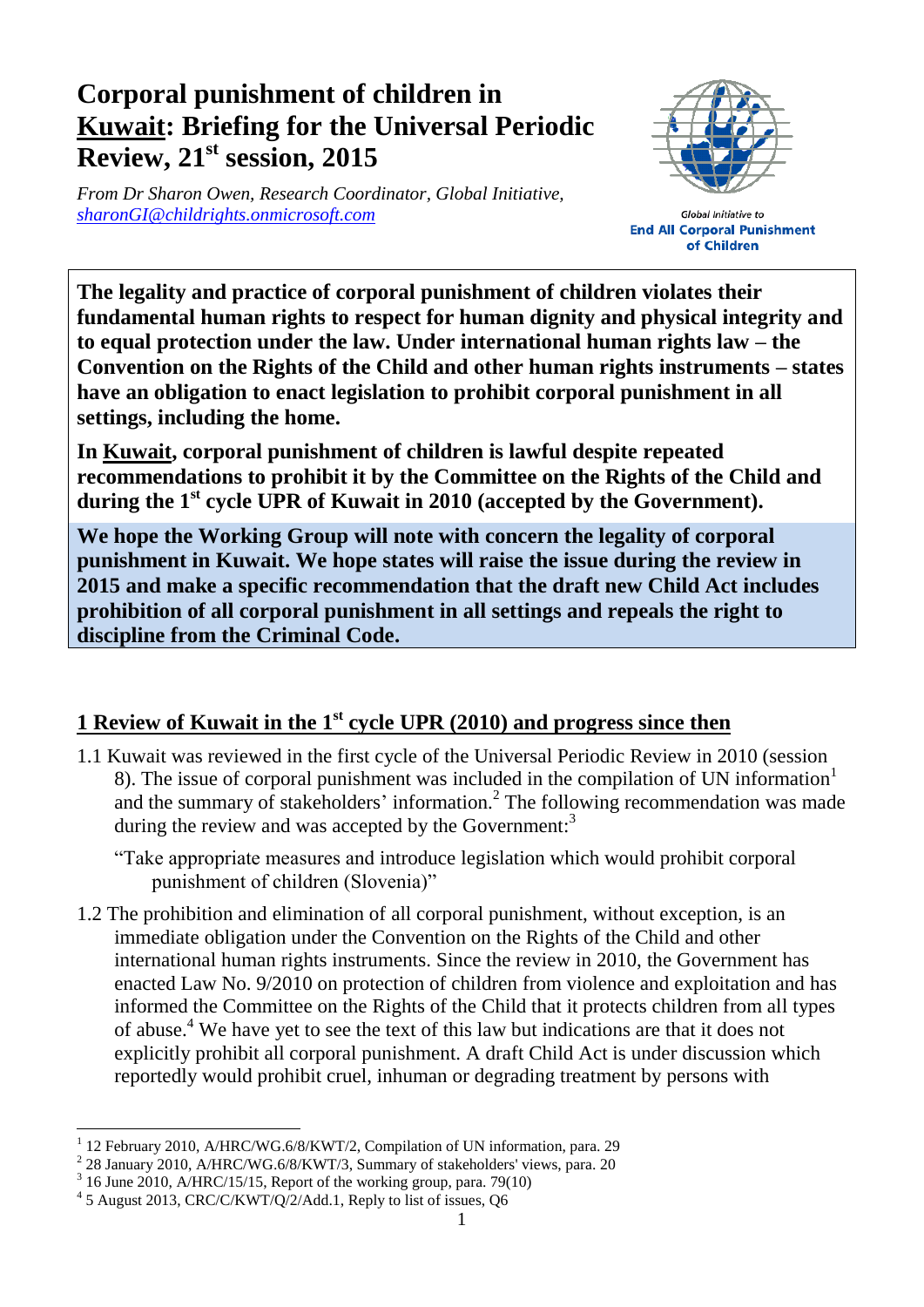authority over a child, including in the home, schools and institutions.<sup>5</sup> This provides a key opportunity for enacting explicit prohibition of all corporal punishment. **We hope members of the Working Group will urge the Government of Kuwait to ensure that the new Child Act includes prohibition of all corporal punishment of children in all settings and repeals the right to discipline in the Criminal Code.**

## **2 Legality of corporal punishment in Kuwait**

- 2.1 *Summary:* In Kuwait, corporal punishment of children is possibly unlawful in schools and the penal system; it is not prohibited in the home, alternative care settings and day care.
- 2.2 *Home (lawful):* Under examination by the Human Rights Committee, the Government indicated that corporal punishment is unlawful under the Criminal Code Act No. 16 1960.<sup>6</sup> However, article 29 of the Criminal Code provides for the right of parents to discipline their children, and provisions against violence and abuse in the Criminal Code 1960, the Juveniles Act No. 3 1983, Law No. 413/2009 obliging all physicians to report physical and psychological violence against children, the Personal Status Act No. 51 1984 and the Constitution 1962 are not interpreted as prohibiting corporal punishment in childrearing. In reporting to the Committee on the Rights of the Child, the Government stated that Law No. 9/2010 on the protection of children from violence and exploitation protects children from all types of abuse.<sup>7</sup> We have yet to see the text of this law but indications are that it does not explicitly prohibit all corporal punishment in childrearing.
- 2.3 *Alternative care settings (lawful):* There is no explicit prohibition of corporal punishment. The right of parents to discipline children in article 29 of the Criminal Code 1960 presumably applies to all with parental authority.
- 2.4 *Day care (lawful):* There is no explicit prohibition of corporal punishment. The right of parents to discipline children in article 29 of the Criminal Code 1960 presumably applies to all with parental authority.
- 2.5 *Schools (?unlawful):* During examination by the Committee on the Rights of the Child in 1998, the Government stated that a statute dating back to the 1960s prohibited corporal punishment by teachers or school principals. $8 \text{ In } 2011$ , the Government informed the Human Rights Committee that corporal punishment is prohibited by statute;  $9^9$  a similar statement was made to the Committee on the Rights of the Child in 2013.<sup>10</sup> This information has not been verified: the Government has not provided legal references and we have been unable to examine the full texts of the Compulsory Education Act 1965 and the General Education Act 1987.
- 2.6 *Penal institutions (?unlawful):* Corporal punishment is considered unlawful under the Prison Regulation Act No. 26 1962, though we have yet to establish whether it is explicitly prohibited. There is no explicit prohibition in the Juveniles Act 1983.

 $\overline{a}$ 

 $5$  5 August 2013, CRC/C/KWT/Q/2/Add.1, Reply to list of issues, Q6

<sup>6</sup> 17 August 2011, CCPR/C/KWT/Q/2/Add.1, Reply to list of issues, para. 99

 $7$  5 August 2013, CRC/C/KWT/Q/2/Add.1, Reply to list of issues, Q6

<sup>&</sup>lt;sup>8</sup> 2 October 1998, CRC/C/SR.489, Summary record of 489<sup>th</sup> meeting, para. 8

<sup>&</sup>lt;sup>9</sup> 17 August 2011, CCPR/C/KWT/Q/2/Add.1, Reply to list of issues, para. 101

 $10$  5 August 2013, CRC/C/KWT/Q/2/Add.1, Reply to list of issues, Q6